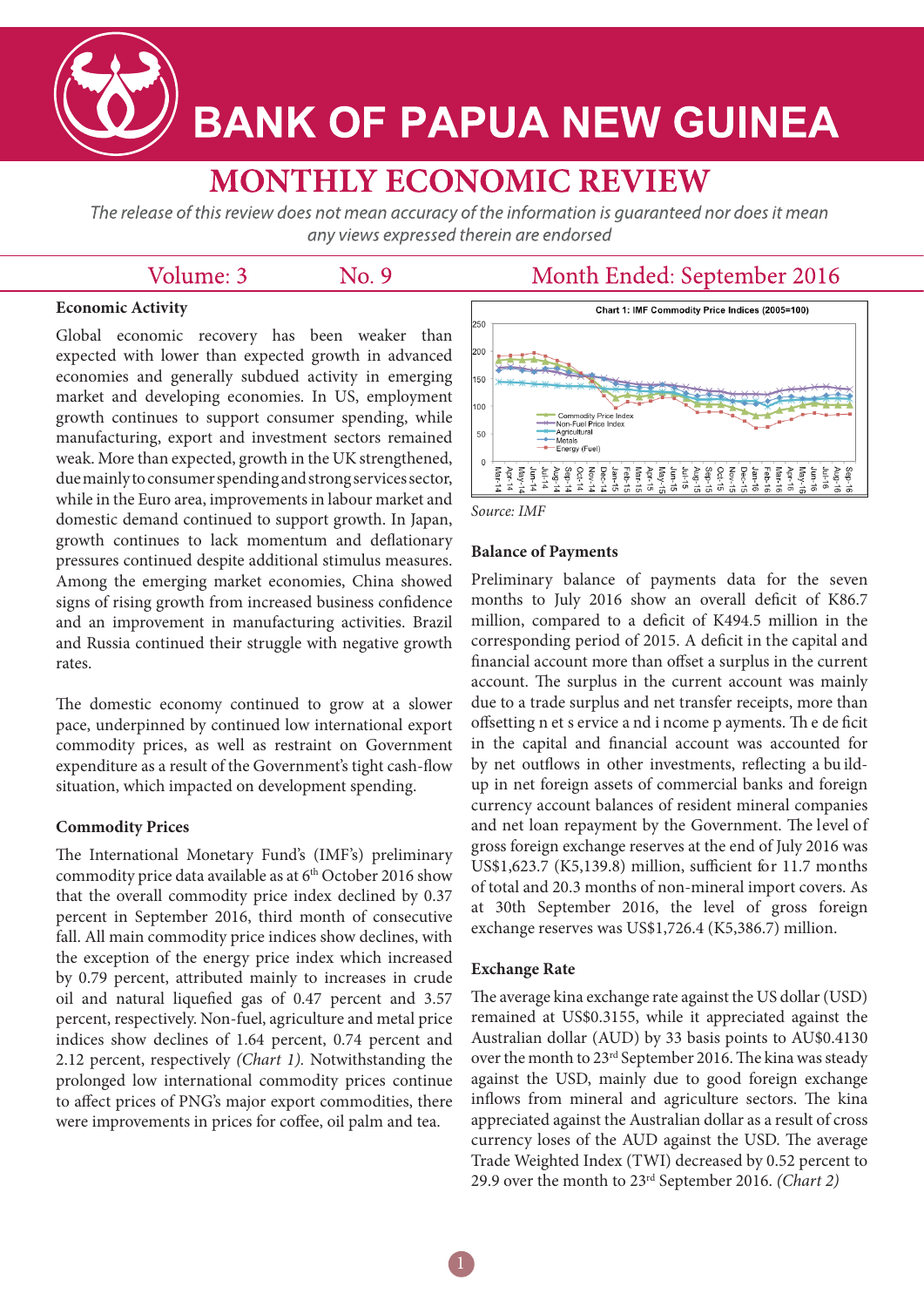

#### **Inflation**

Annual headline Retail Price Index (RPI) increased by 0.8 percent in August 2016, compared to an increase of 3.4 percent in the preceding month. There were increases of 6.7 percent and 9.8 percent in the 'Drinks, tobacco, and betelnut' and 'food' expenditure groups, respectively. The increase in the 'Drinks, tobacco, and betelnut' expenditure group was mainly due to a 87.7 percent rise in betelnut prices. The 'food' expenditure group index increased by 0.9 percent, and the index for the 'Rents, council charges fuel/ power' expenditure group increased by 0.4 percent. Annual RPI ex-seasonal and annual RPI ex-seasonal and fuel both increased by 0.9 percent and 1.3 percent, respectively. *(Chart 3)* The quarterly and monthly headline RPI both decreased by 1.5 percent and 0.6 percent, respectively.



#### **Domestic Interest Rates & Monetary Aggregates**

Over the month to 23rd September 2016, the Central Bank Bill (CBB) rate for 28-day term increased to 1.16 percent from 1.12 percent, while the 63-day rate declined from 2.38 percent to 2.36 percent. There were no auctions for other terms. At the Treasury bill auction, interest rates for the 182-day term remained unchanged at 4.72 percent, while the 364-day term rate increased to 7.71 percent from 7.69 percent. (Chart 4) For the same period, there were mixed movements in the weighted average interest rates on wholesale deposits above K500,000. The weighted average rates for 30-day and 63-day declined to 0.59 percent and 0.17 percent from 0.61 percent and 0.48 percent,

respectively, while the 90-day term rate increased to 1.25 percent from 1.21 percent. The 180-day term rate was unchanged at 1.81 percent.



Broad money supply increased by 6.5 percent over the year to August 2016, compared to an increase of 1.4 percent in the corresponding period of 2015. This was driven by increases in credit to the public non-financial corporations, mainly State Owned Enterprises (SOEs), private sector and net claims on the Government, which outweighed a decline in net foreign assets of the banking system. Monetary base grew by 10.4 percent over the year to August 2016, compared to a decline of 6.0 percent in the corresponding period of 2015. This was due to increases in currency in circulation and commercial banks deposits at the Central Bank.

Commercial bank lending extended to public non-financial corporations, other financial corporations and other resident sectors increased by K848.1 million to K12,573.8 million between December 2015 and week-ending 23rd September 2016. Over the year to 23rd September 2016, the weekly average lending by banks increased by 9.1 percent to K11,720.0 million. This mainly reflected advances to the Government (National Fisheries), mining, construction, finance, transport, retail, manufacturing, fisheries and agriculture sectors. The commercial bank deposits increased by K288.5 million to K20,566.2 million between December 2015 and week-ending 23rd September 2016, reflecting placements mainly by the mining, Government, agriculture and fisheries sectors. Over the year to 23rd September 2016, the weekly average deposits increased by 3.3 percent to K20,035.4 million.

#### **Monetary Policy**

The policy signalling rate, the Kina Facility Rate (KFR) was maintained at 6.25 percent for the month of September 2016.